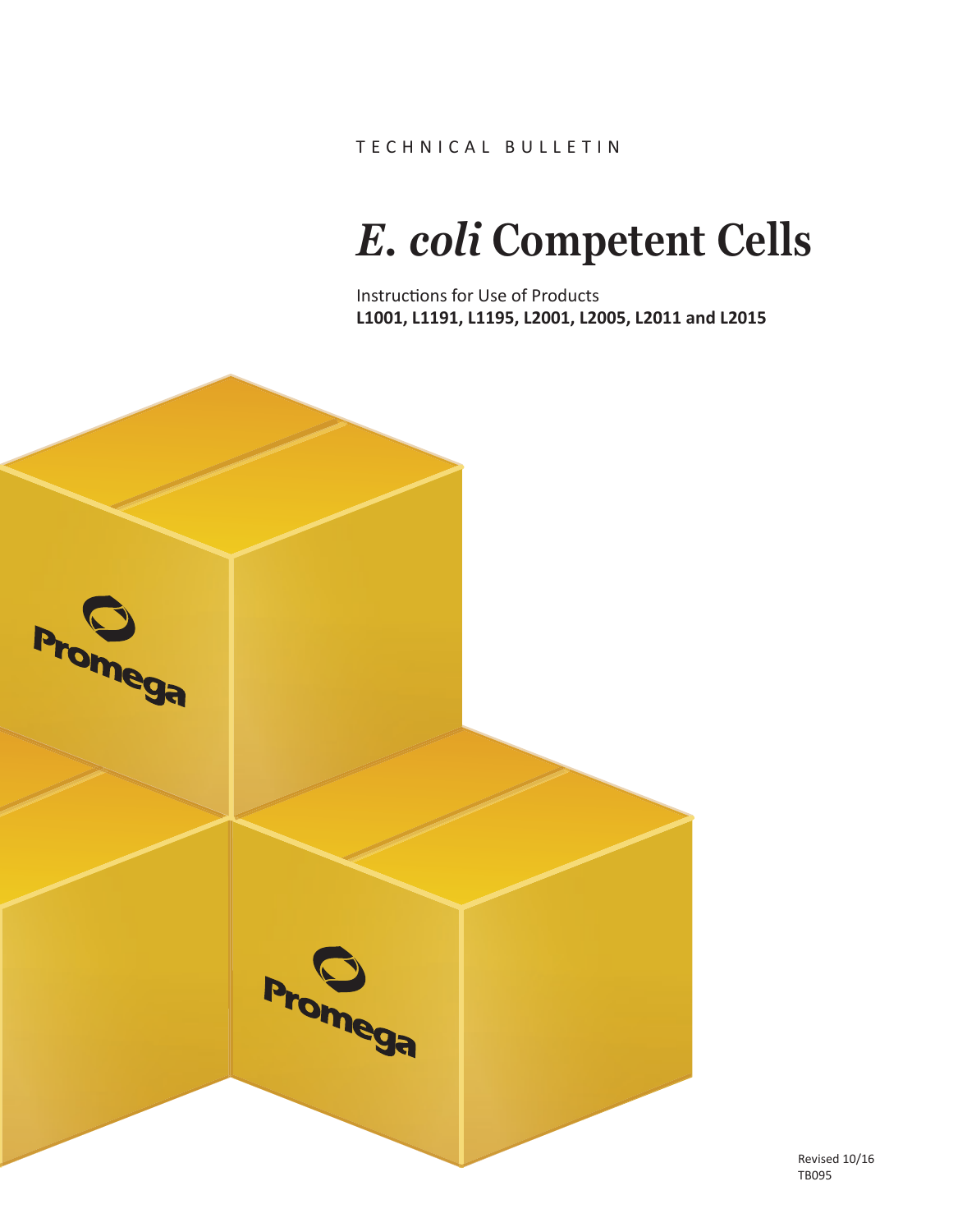# *E. coli* **Competent Cells**

**All technical literature is available at: www.promega.com/protocols/ Visit the web site to verify that you are using the most current version of this Technical Bulletin. E-mail Promega Technical Services if you have questions on use of this system: techserv@promega.com**

# **1. Description**

The *E. coli* Competent Cells are prepared according to a modified procedure of Hanahan (1). The competent cells can be used for many standard molecular biology applications. JM109 competent cells are available for convenient transformation in two efficiencies: High Efficiency at greater than  $10^{\rm se}$ rul yg and Subcloning Efficiency at greater than 107 cfu/µg. HB101 competent cells are available in high efficiency at greater than 108 cfu/µg. JM109 cells (2) are ideal hosts for many molecular biology applications, including blue/white screening. HB101 cells (3) are useful for cloning in vectors that do not require a-complementation for blue/white screening. BL21(DE3)pLysS cells can be used with protein expression vectors that are under the control of the T7 promoter, such as pET vectors. This strain is lysogenic for lambda-DE3 (4), which contains the T7 bacteriophage gene 1, encoding T7 RNA polymerase (5) under the control of the *lac*UV5 promoter. BL21(DE3)pLysS also contains the pLysS plasmid, which carries the gene encoding T7 lysozyme. T7 lysozyme lowers the background expression level of target genes under the control of the T7 promoter but does not interfere with the level of expression achieved following induction with IPTG. For genotypic information on the *E. coli* Competent Cells, see Table 1.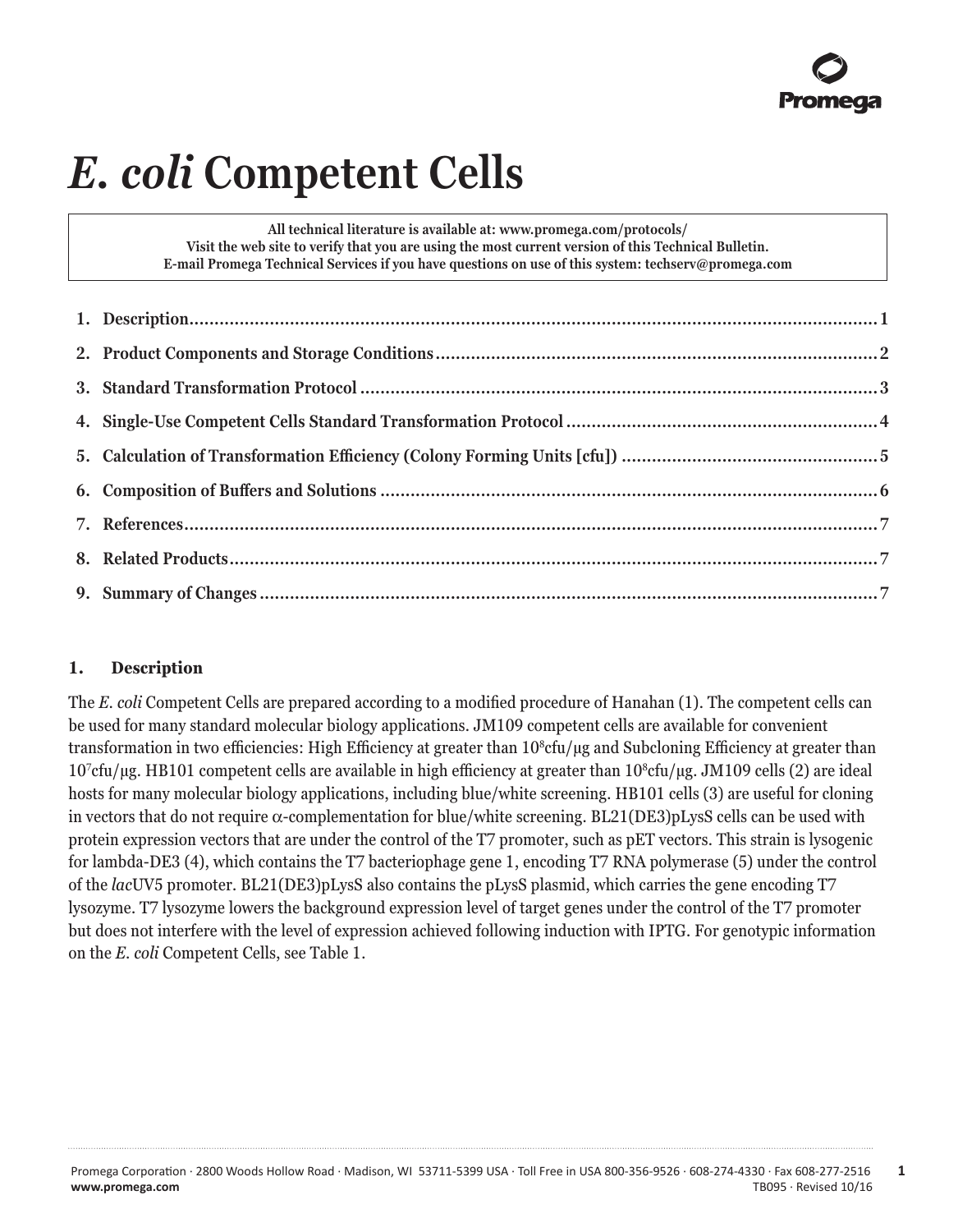# <span id="page-2-0"></span>**Table 1. Genotypes of** *E. coli* **Competent Cells Offered by Promega.**

| <b>Strain</b>  | Genotype                                                                                                                                                     |
|----------------|--------------------------------------------------------------------------------------------------------------------------------------------------------------|
| BL21(DE3)pLysS | F <sup>-</sup> , ompT, hsdS <sub>n</sub> (r <sub>n</sub> -, m <sub>n</sub> -), dcm, gal, $\lambda$ (DE3), pLysS, Cm <sup>r</sup>                             |
| <b>HB101</b>   | $F^-$ , thi-1, hsdS20 $(r_n-, m_n-)$ , supE44, recA13, ara-14, leuB6, proA2, lacY1, galK2, rpsL20<br>$(strr)$ , xyl-5, mtl-1                                 |
| JM109          | endA1, recA1, gyrA96, thi, hsdR17 ( $r_c$ -, m <sub><math>c</math></sub> +), relA1, supE44, $\Delta (lac$ -proAB), [F', traD36,<br>$proAB, laqIqZ\Delta M15$ |

# **2. Product Components and Storage Conditions**

| PRODUCT                                                            | SIZE                      | CAT.H |
|--------------------------------------------------------------------|---------------------------|-------|
| JM109 Competent Cells, >10 <sup>8</sup> cfu/ug                     | $1ml(5 \times 200 \mu l)$ | L2001 |
| Single-Use JM109 Competent Cells, >10 <sup>8</sup> cfu/µg          | 1ml $(20 \times 50 \mu)$  | L2005 |
| JM109 Competent Cells, >10 <sup>7</sup> cfu/ug                     | $1ml(5 \times 200 \mu l)$ | L1001 |
| HB101 Competent Cells, >10 <sup>8</sup> cfu/ug                     | $1ml(5 \times 200 \mu l)$ | L2011 |
| Single-Use HB101 Competent Cells, >10 <sup>8</sup> cfu/µg          | 1ml $(20 \times 50 \mu)$  | L2015 |
| BL21(DE3) pLysS Competent Cells, >10 <sup>6</sup> cfu/ug           | $1ml(5 \times 200 \mu l)$ | L1191 |
| Single-Use BL21(DE3)pLysS Competent Cells, >10 <sup>6</sup> cfu/ug | 1ml $(20 \times 50 \mu)$  | L1195 |
|                                                                    |                           |       |

**Storage Conditions:** Always store Competent Cells at –70°C. Thaw on ice when ready for use. **Do not refreeze thawed, unused aliquots.**

Competent cells, supplied in 200µl aliquots, are provided with 3ng of competent cells control DNA for use as a positive control. Typically, 100µl of competent cells are required for a standard transformation. Competent cells supplied in 50µl aliquots do not include the control DNA. For the competent cells supplied in 50µl aliquots, transformation can be completed in the tube in which the cells are supplied.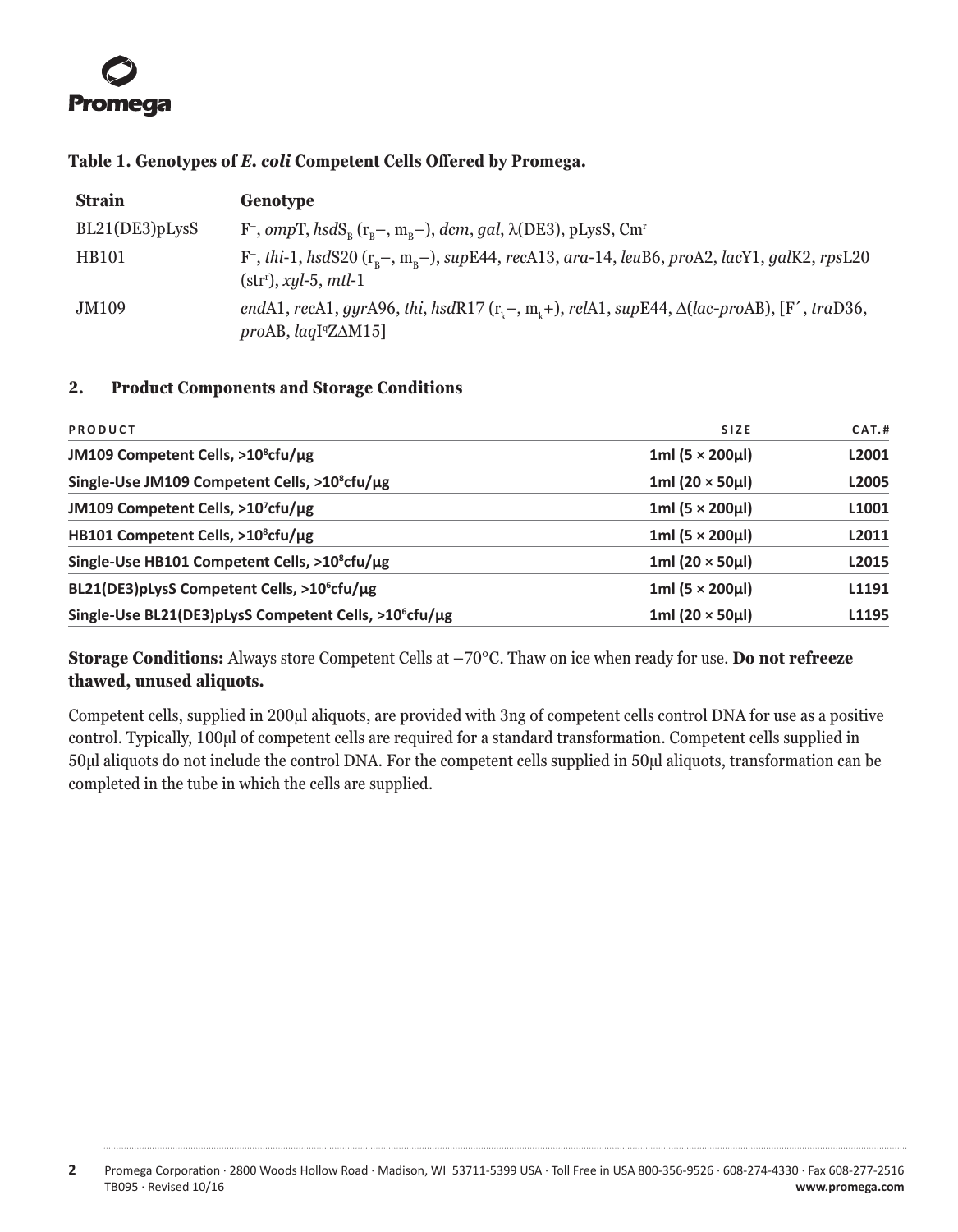# <span id="page-3-0"></span>**3. Standard Transformation Protocol**

# **Materials to Be Supplied by the User**

(Solution compositions are provided in Section 6.)

- LB or SOC medium
- LB plates with antibiotic
- 17 × 100mm polypropylene culture tubes, sterile (e.g., Falcon<sup>™</sup> 2059)
- IPTG (Cat.# V3955; optional, see Note 4)
- X-Gal (Cat. # V3941; optional, see Note 4)
- 1. Chill sterile  $17 \times 100$ mm polypropylene culture tubes on ice, one per transformation (e.g., Falcon™ 2059). Use of a standard microcentrifuge tube reduces the transformation efficiency by approximately 50% due to inefficient heat-shock treatment of the cells.
- 2. Remove frozen Competent Cells from –70°C, and place on ice for 5 minutes or until just thawed. Once the cells have thawed, pipet quickly or use chilled (4°C) pipette tips to prevent the cells from warming above 4°C.
- 3. Gently mix the thawed Competent Cells by flicking the tube, and transfer 100µl to each chilled culture tube.
- 4. Add 1–50ng of DNA (in a volume not greater than 10µl) per 100µl of Competent Cells. Move the pipette tip through the cells while dispensing. Quickly flick the tube several times. **Note:** To determine the transformation efficiency, we recommend using 1µl (0.1ng) of Competent Cells Control DNA at this step.
- 5. Immediately return the tubes to ice for 10 minutes.
- 6. Heat-shock the cells for 45–50 seconds in a water bath at exactly 42°C. **Do not shake.**
- 7. Immediately place the tubes on ice for 2 minutes.
- 8. Add 900µl of cold (4°C) SOC medium to each transformation reaction, and incubate for 60 minutes at 37°C with shaking (approximately 225rpm).

**Note:** Use high-quality deionized water (e.g., Milli-Q® or NANOpure®) for SOC medium (Section 6). If LB or other medium is used, transformation efficiencies will be reduced.

9. For each transformation reaction, we recommend diluting the cells 1:10 and 1:100 and plating 100µl of undiluted cells and 1:10 and 1:100 dilutions on antibiotic plates (see Notes 1–3). Incubate the plates at 37°C for 12–14 hours.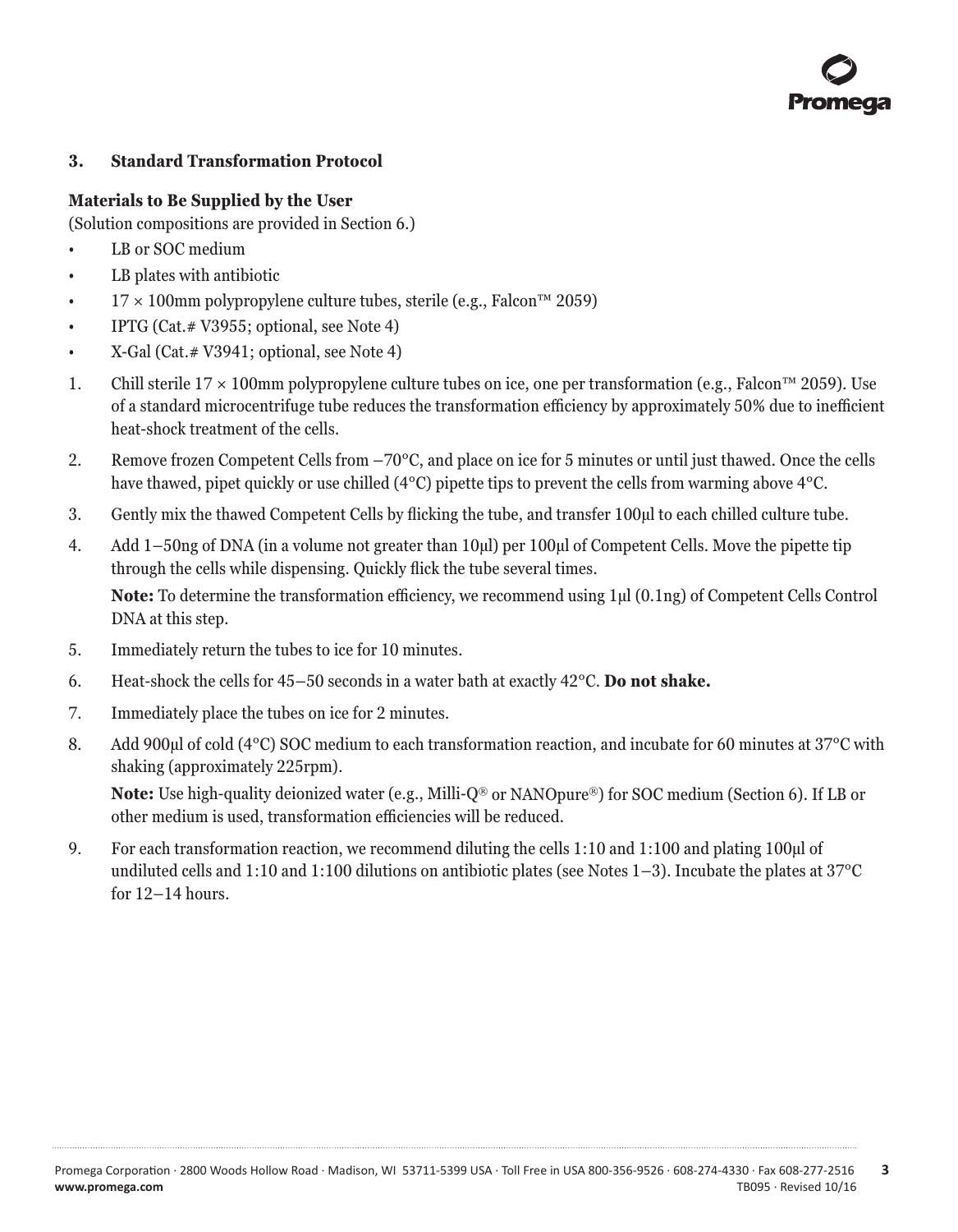<span id="page-4-0"></span>

#### **Notes:**

- 1. For transformations using the Competent Cells Control DNA, we recommend diluting the cells 1:10, then plating 100µl on LB/ampicillin plates.
- 2. Do not dilute BL21(DE3)pLysS Competent Cells; spread 100µl of these cells directly onto antibiotic plates.
- 3. If desired, pellet the cells by centrifugation at  $1,000 \times q$  for 10 minutes, then resuspend in 200µl of SOC or LB medium and plate (see note at Step 8).
- 4. **Blue/white screening** can be used with a variety of vectors in conjunction with JM109 Competent Cells. To use blue/white color screening for recombinants, plate the transformed cells on LB plates containing 100µg/ml ampicillin, 0.5mM IPTG (Cat.# V3955) and 40µg/ml X-Gal (Cat.# V3941). Incubate overnight at 37°C.

An alternative to preparing plates containing X-Gal and IPTG is to spread 20µl of 50mg/ml X-Gal and 100µl of 0.1M IPTG onto LB ampicillin plates, and allow these components to absorb for 30 minutes at 37°C prior to plating cells.

**Note:** HB101 and BL21(DE3)pLysS Competent Cells cannot be used for blue/white color screening.

5. Solutions and media containing **tetracycline** must be stored protected from light to maintain potency.

# **4. Single-Use Competent Cells Standard Transformation Protocol**

# **Materials to Be Supplied by the User**

(Solution compositions are provided in Section 6.)

- LB or SOC medium
- LB plates with antibiotic appropriate for the plasmid
- IPTG (Cat.# V3955; optional, see Note 4)
- X-Gal (Cat. # V3941; optional, see Note 4)
- 1. Remove competent cells from –70˚C and place on ice for 5 minutes or until just thawed.
- 2. Add 1–50ng of DNA (in a volume not greater than 5µl) to the Competent Cells. Move the pipette tip through the cells while dispensing. Quickly flick the tube several times. **Do not vortex.**

**Note:** To determine transformation efficiency, we recommend using 2µl of supercoiled plasmid DNA (e.g., pGEM®-3Z Vector, Cat.# P2151) diluted to 5pg/µl in TE buffer. See Section 5 for more information.

- 3. Immediately return the tubes to ice for 5–30 minutes.
- 4. Heat-shock cells for 15–20 seconds in a water bath at exactly 42˚C. Do not shake.
- 5. Immediately place the tubes on ice for 2 minutes.
- 6. Add 450µl of room-temperature SOC medium to each transformation reaction, and incubate for 60 minutes at 37˚C with shaking (approximately 225rpm). For best transformation efficiency, lay the tubes on their sides and tape them to the platform.
- 7. For each transformation reaction, we recommend plating 100µl of undiluted cells and 1:10 and 1:100 cell dilutions on antibiotic plates (see Notes 1–3). Incubate the plates at 37˚C overnight.

**<sup>4</sup>** Promega Corporation · 2800 Woods Hollow Road · Madison, WI 53711-5399 USA · Toll Free in USA 800-356-9526 · 608-274-4330 · Fax 608-277-2516 www.promega.com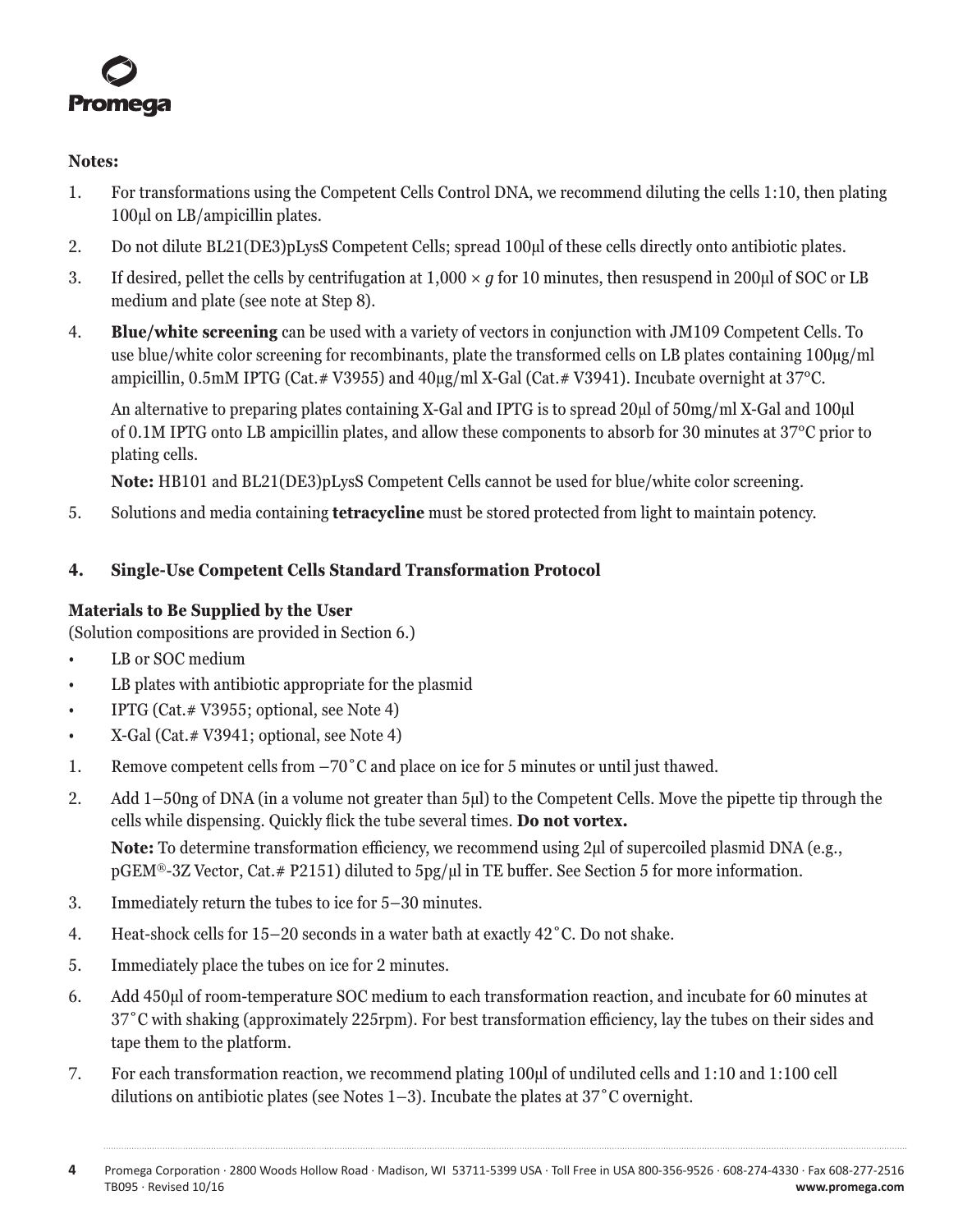### <span id="page-5-0"></span>**Notes:**

- 1. For control transformations using supercoiled plasmid DNA (e.g., pGEM®-3Z Vector, Cat.# P2151), we recommend diluting transformed cells 1:4 before plating 100µl on LB/ampicillin plates.
- 2. If more colonies are desired, pellet the cells by centrifugation at  $1,000 \times q$  for 10 minutes, then resuspend in 200µl of SOC or LB medium and plate.
- 3. Use high-quality deionized water (e.g., Milli-Q® or NANOpure® water) for SOC medium (see Section 6). If LB or other medium is used, transformation efficiency will be reduced.
- 4. **Blue/white screening** can be used with a variety of vectors in conjunction with JM109 Competent Cells. To use blue/white color screening for recombinants, plate the transformed cells on LB plates containing 100µg/ml ampicillin, 0.5mM IPTG (Cat.# V3955) and 40µg/ml X-Gal (Cat.# V3941). Incubate overnight at 37°C.

An alternative to preparing plates containing X-Gal and IPTG is to spread 20µl of 50mg/ml X-Gal and 100µl of 0.1M IPTG onto LB ampicillin plates, and allow these components to absorb for 30 minutes at 37°C prior to plating cells.

**Note:** HB101 and BL21(DE3)pLysS Competent Cells cannot be used for blue/white color screening.

5. Solutions and media containing **tetracycline** must be stored protected from light to maintain potency.

# **5. Calculation of Transformation Efficiency (Colony Forming Units [cfu])**

Transformation efficiency is defined as the number of colony forming units (cfu) produced by 1µg of Competent Cells Control DNA (supercoiled plasmid DNA) and is measured by performing a control transformation reaction using a known quantity of DNA, typically 0.1ng, then calculating the number of cfu formed per microgram of DNA.

# **Notes:**

- 1. The Competent Cells Control DNA (pGEM®-3Z Vector) is supplied at a concentration of 0.1ng/µl in TE buffer.
- 2. Transformation with ligated plasmid DNA will produce fewer colonies than transformation with supercoiled plasmid DNA.

# **Equation for Transformation Efficiency (cfu/µg)**

 $\frac{\text{cfu on control plate}}{x} \times \frac{1 \times 10^3 \text{ng}}{x}$ ng of Competent Cells Control DNA plated µg

# **Example:**

After adding 900µl of SOC medium to 100µl of competent cells that have been transformed with 0.1ng Competent Cells Control DNA, transfer 100µl (equivalent to 0.01ng DNA) to 900µl of SOC medium and plate 100µl (equivalent to 0.001ng DNA). If 100 colonies are observed on the plate, the transformation efficiency is:

 $\frac{100cfu}{\times} \times \frac{1 \times 10^3 \text{ng}}{1 \times 10^8 \text{cfu}/\text{ng}}$ 0.001ng µg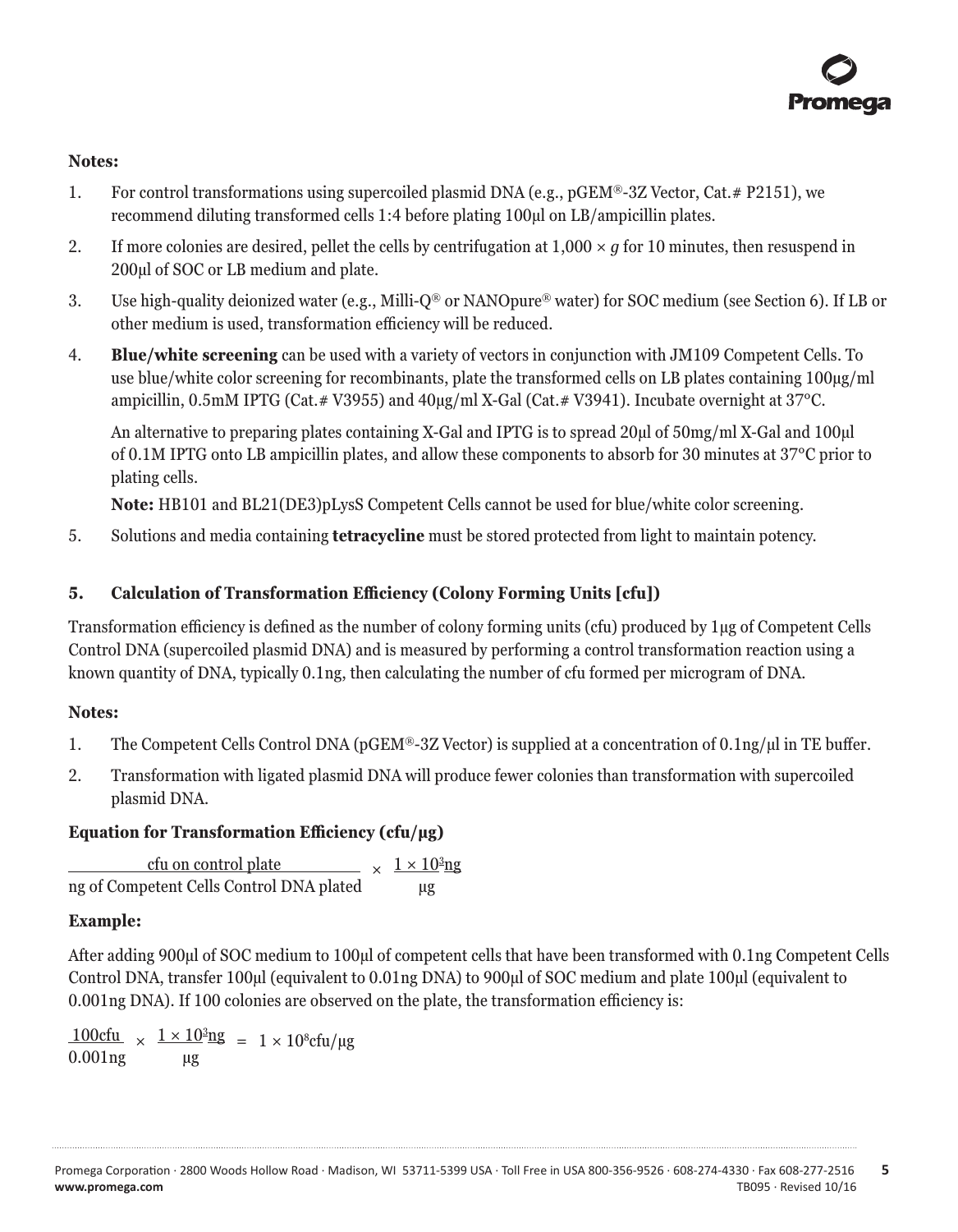<span id="page-6-0"></span>

# **6. Composition of Buffers and Solutions**

# **glucose, 2M**

180.16g glucose

Add distilled water to 500ml, filter-sterilize through a 0.2 $\mu$ m filter unit and store in aliquots at  $-20^{\circ}$ C. Stable for 1 year.

### **IPTG stock solution, 0.1M**

1.2g IPTG (Cat.# V3955)

Add water to 50ml final volume. Filter-sterilize through a 0.2µm filter unit, and store at 4°C.

# **LB medium with ampicillin**

- 10g/L Bacto®-tryptone
- 5g/L Bacto®-yeast extract
- 5g/L NaCl

Adjust the pH to 7.5 with NaOH. Autoclave to sterilize. Allow the autoclaved medium to cool to 55°C, and add ampicillin (final concentration 100µg/ml). For LB plates, include 15g agar prior to autoclaving.

# **X-Gal**

Available from Promega (Cat.# V3941) at a concentration of 50mg/ml in dimethylformamide.

# **Mg2+ stock solution, 2M**

101.5g  $MgCl_2 \cdot 6H_2O$ 123.3g  $MgSO_4 \cdot 7H_2O$ 

Add distilled water to 500ml, and filter-sterilize through a 0.2µm filter unit.

**Note:** Filter-sterilizing units should be prerinsed with distilled water before use to remove any toxic material.

# **SOC medium**

- 2.0g Bacto®-tryptone
- 0.5g Bacto®-yeast extract
- 1ml 1M NaCl
- 0.25ml 1M KCl
	- 1ml  $Mg^{2+}$  stock (1M MgCl<sub>2</sub> 6H<sub>2</sub>O, 1M MgSO<sub>4</sub> 7H<sub>2</sub>O), filter-sterilized
	- 1ml 2M glucose, filter-sterilized

Bring to 100ml with distilled water. Add Bacto®-tryptone, Bacto®-yeast extract, NaCl and KCl to 97ml distilled water. Stir to dissolve. Autoclave and cool to room temperature. Add  $2M$  Mg<sup>2+</sup> stock and  $2M$  glucose stock, each to a final concentration of 20mM. Filter the complete medium through a 0.2µm filter unit. The pH should be 7.0.

**6** Promega Corporation · 2800 Woods Hollow Road · Madison, WI 53711-5399 USA · Toll Free in USA 800-356-9526 · 608-274-4330 · Fax 608-277-2516 www.promega.com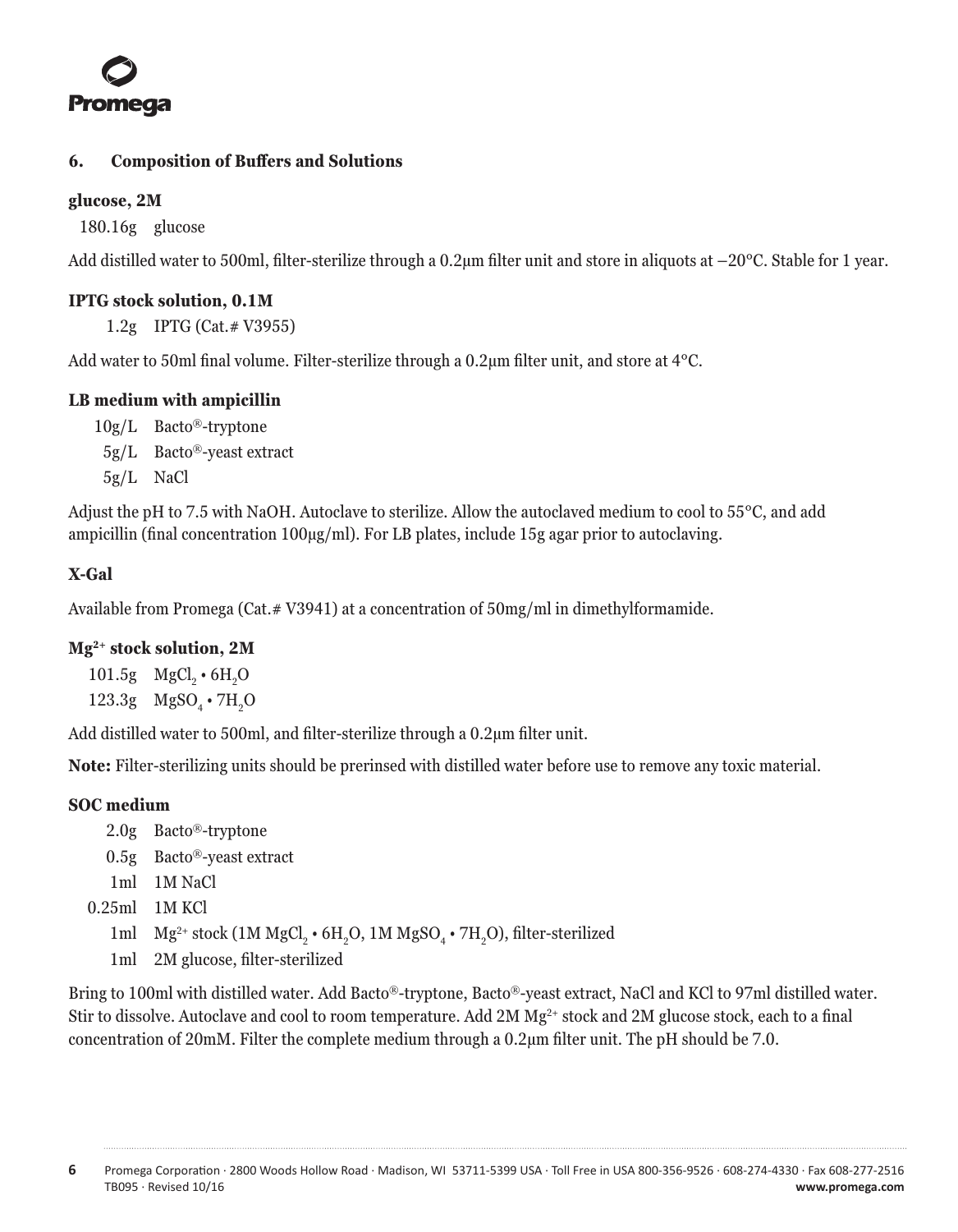# <span id="page-7-0"></span>**7. References**

- 1. Hanahan, D. (1985) In: *DNA Cloning*, Vol. 1, Glover, D., ed., IRL Press, Ltd., 109.
- 2. Yanisch-Perron, C., Vieira, J. and Messing, J. (1985) Improved M13 phage cloning vectors and host strains: Nucleotide sequences of the M13mp18 and pUC19 vectors. *Gene* **33**, 103–19.
- 3. Lacks, S. and Greenberg, B. (1977) Complementary specificity of restriction endonucleases of *Diplococcus pneumoniae* with respect to DNA methylation. *J. Mol. Biol.* **114**, 153–68.
- 4. Studier, F.W. and Moffatt, B.A. (1986) Use of bacteriophage T7 RNA polymerase to direct selective high-level expression of cloned genes. *J. Mol. Biol.* **189**, 113–30.
- 5. Davanloo, P. *et al.* (1984) Cloning and expression of the gene for bacteriophage T7 RNA polymerase. *Proc. Natl. Acad. Sci. USA* **81**, 2035–9.

#### **8. Related Products**

#### **Competent Cells**

| <b>Product</b>                    | Size              | $Cat. \#$ |
|-----------------------------------|-------------------|-----------|
| Single Step (KRX) Competent Cells | $20 \times 50$ ul | L3002     |

### **Bacterial Strains (not competent cells)**

| Product                                     | <b>Size</b>       | $Cat. \#$ |
|---------------------------------------------|-------------------|-----------|
| Bacterial Strain JM109, Glycerol Stock      | 500 <sub>ul</sub> | P9751     |
| Bacterial Strain JM109(DE3), Glycerol Stock | 500 <sub>ul</sub> | P9801     |

#### **9. Summary of Changes**

The following changes were made to the 10/16 revision of this document:

1. Removed discontinued product(s).